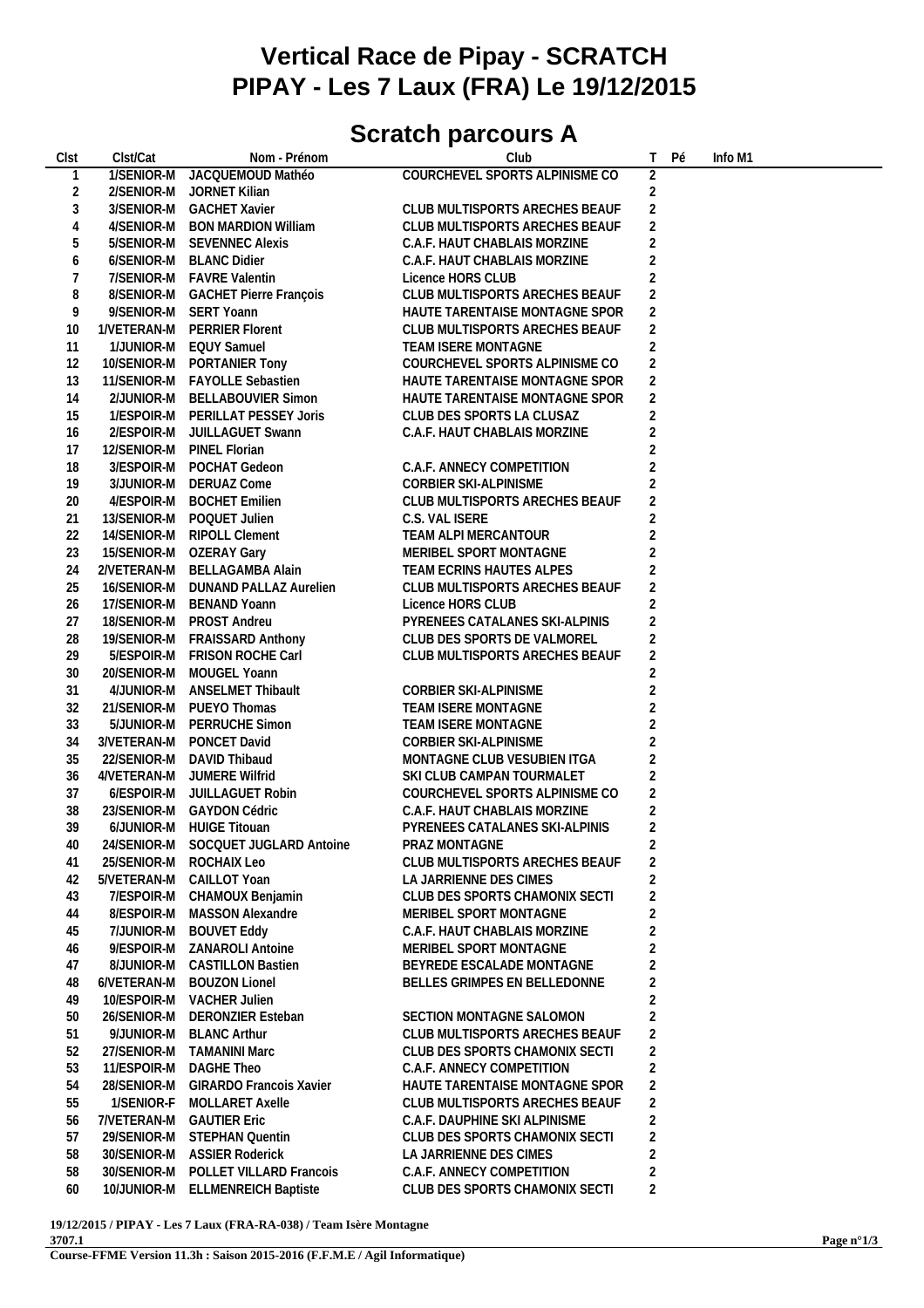| Clst | Clst/Cat                | Nom - Prénom                     | Club                           |                | Рé | Info M1 |  |  |
|------|-------------------------|----------------------------------|--------------------------------|----------------|----|---------|--|--|
| 61   | 11/JUNIOR-M             | <b>DULAC Quentin</b>             | CORBIER SKI-ALPINISME          | $\overline{2}$ |    |         |  |  |
| 62   | 12/ESPOIR-M             | PERRIER William                  | COURCHEVEL SPORTS ALPINISME CO | $\overline{2}$ |    |         |  |  |
| 63   | 8/VETERAN-M             | ZIJP David                       | C.A.F. DAUPHINE SKI ALPINISME  | $\overline{2}$ |    |         |  |  |
| 63   | 12/JUNIOR-M             | <b>GAYDON Robin</b>              | C.A.F. HAUT CHABLAIS MORZINE   | $\overline{2}$ |    |         |  |  |
| 65   | 13/ESPOIR-M             | RISSETTO Clement                 | SPORTS DE MONTAGNE EN CERDAGNE | $\overline{2}$ |    |         |  |  |
| 66   |                         | 14/ESPOIR-M SAUTEL Florian       | CLUB DES SPORTS DE VALMOREL    | $\overline{2}$ |    |         |  |  |
| 67   |                         | 15/ESPOIR-M ALLERME Charly       | CLUB DES SPORTS DE VALMOREL    | $\overline{2}$ |    |         |  |  |
|      |                         |                                  |                                |                |    |         |  |  |
| 68   | 32/SENIOR-M             | <b>HOLLIGER Benjamin</b>         |                                | $\overline{2}$ |    |         |  |  |
| 69   | 13/JUNIOR-M             | <b>BERNAZ Corentin</b>           |                                | $\overline{2}$ |    |         |  |  |
| 70   | 33/SENIOR-M             | <b>TERRETAZ Thomas</b>           |                                | $\overline{2}$ |    |         |  |  |
| 71   | 9/VETERAN-M             | RAIBAUT Stephane                 | TEAM ALPI MERCANTOUR           | $\overline{2}$ |    |         |  |  |
| 72   | 14/JUNIOR-M             | JUILLAGUET WIII                  | C.A.F. HAUT CHABLAIS MORZINE   | $\overline{2}$ |    |         |  |  |
| 73   |                         | 15/JUNIOR-M DESCAMPS Ulysse      | TEAM ISERE MONTAGNE            | $\overline{2}$ |    |         |  |  |
| 74   | 16/JUNIOR-M             | <b>GAYDON Adrien</b>             | C.A.F. HAUT CHABLAIS MORZINE   | $\overline{2}$ |    |         |  |  |
| 75   | 34/SENIOR-M             | PUECH Sébastien                  | CLUB DES SPORTS CHAMONIX SECTI | $\overline{2}$ |    |         |  |  |
| 76   | 35/SENIOR-M             | <b>GACHET Florimond</b>          | CLUB MULTISPORTS ARECHES BEAUF | $\overline{2}$ |    |         |  |  |
| 77   |                         | 36/SENIOR-M LODOLO Julien        | HAUTE TARENTAISE MONTAGNE SPOR | $\overline{2}$ |    |         |  |  |
| 78   |                         | 17/JUNIOR-M GANDER Alexandre     | CLUB DES SPORTS CHAMONIX SECTI | $\overline{2}$ |    |         |  |  |
| 79   | 18/JUNIOR-M             | <b>BROUET Loic</b>               | C.A.F. ANNECY COMPETITION      | $\overline{2}$ |    |         |  |  |
|      |                         |                                  | COURCHEVEL SPORTS ALPINISME CO |                |    |         |  |  |
| 80   | 37/SENIOR-M             | L HERPINIERE Tarka               |                                | $\sqrt{2}$     |    |         |  |  |
| 81   | 16/ESPOIR-M             | BATTUZ Jonathan                  | HAUTE TARENTAISE MONTAGNE SPOR | $\overline{2}$ |    |         |  |  |
| 82   | 38/SENIOR-M             | MAZAN Frédéri                    | CORBIER SKI-ALPINISME          | $\overline{2}$ |    |         |  |  |
| 83   | 17/ESPOIR-M             | POLLET VILLARD Yann              | C.A.F. ANNECY COMPETITION      | $\overline{2}$ |    |         |  |  |
| 84   | 39/SENIOR-M             | <b>LESCA Francois</b>            | C.P.L.V.R. - XTT RAID 63       | $\overline{c}$ |    |         |  |  |
| 85   | 10/VETERAN-             | PLISSON Sebastien                | BELLES GRIMPES EN BELLEDONNE   | $\overline{c}$ |    |         |  |  |
| 86   | 40/SENIOR-M             | SHAND Christopher                | CLUB MULTISPORTS ARECHES BEAUF | $\overline{2}$ |    |         |  |  |
| 87   | 41/SENIOR-M             | <b>BONNEAU Laurent</b>           |                                | $\overline{2}$ |    |         |  |  |
| 88   | 42/SENIOR-M             | <b>SCHMIT François</b>           | ASO NTN-SNR                    | $\overline{2}$ |    |         |  |  |
| 89   | 43/SENIOR-M             | <b>CLARYS Valentin</b>           | CLUB DES SPORTS ET LOISIRS     | $\overline{2}$ |    |         |  |  |
| 90   | 19/JUNIOR-M             | <b>CORNUS Samuel</b>             | TEAM ISERE MONTAGNE            | $\overline{c}$ |    |         |  |  |
| 91   | 44/SENIOR-M             | JACQUARD Pascal                  | C.A.F. FAVERGES COMP           | $\overline{c}$ |    |         |  |  |
|      |                         |                                  |                                |                |    |         |  |  |
| 92   | 11/VETERAN-             | PERILLAT Franck                  | CLUB DES SPORTS LA CLUSAZ      | $\overline{c}$ |    |         |  |  |
| 93   | 45/SENIOR-M             | <b>SNICK Jeroen</b>              | TEAM ECRINS HAUTES ALPES       | $\overline{2}$ |    |         |  |  |
| 94   | 20/JUNIOR-M             | MICHELON Julien                  |                                | $\overline{2}$ |    |         |  |  |
| 95   |                         | 12/VETERAN- VIELET Francis       | TEAM ISERE MONTAGNE            | $\overline{2}$ |    |         |  |  |
| 96   | 18/ESPOIR-M             | <b>BOULANGER Thomas</b>          | MONTAGNE CLUB VESUBIEN ITGA    | $\overline{2}$ |    |         |  |  |
| 97   | 46/SENIOR-M             | RAYBAUD Nicolas                  | COURCHEVEL SPORTS ALPINISME CO | $\overline{2}$ |    |         |  |  |
| 98   | 21/JUNIOR-M LYE Bastien |                                  | PYRENEES CATALANES SKI-ALPINIS | $\overline{2}$ |    |         |  |  |
| 99   |                         | 47/SENIOR-M LE BAHER Samuel      | BELLES GRIMPES EN BELLEDONNE   | $\overline{2}$ |    |         |  |  |
| 100  |                         | 19/ESPOIR-M SALLE Corentin       | MERIBEL SPORT MONTAGNE         |                |    |         |  |  |
| 101  |                         | 1/VETERAN-F JUILLAGUET Catherine | COURCHEVEL SPORTS ALPINISME CO | $\overline{2}$ |    |         |  |  |
| 102  | 48/SENIOR-M             | SAINTVOIRIN Julien               | C.A.F. FAVERGES COMP           | $\overline{2}$ |    |         |  |  |
| 103  | 49/SENIOR-M             | <b>BRUN Julien</b>               | TEAM ALPI MERCANTOUR           | $\overline{2}$ |    |         |  |  |
|      |                         |                                  |                                |                |    |         |  |  |
| 104  | 13/VETERAN-             | JUILLAGUET Daniel                |                                | $\overline{2}$ |    |         |  |  |
| 105  | 14/VETERAN-             | <b>MOLLI Didier</b>              | CLUB DES SPORTS CHAMONIX SECTI | $\overline{2}$ |    |         |  |  |
| 106  | 22/JUNIOR-M             | <b>FAIVRE D ARCIER Killian</b>   | PYRENEES CATALANES SKI-ALPINIS | $\overline{c}$ |    |         |  |  |
| 107  | 15/VETERAN-             | PEDRO Claude                     | TEAM ALPI MERCANTOUR           | $\overline{2}$ |    |         |  |  |
| 108  | 2/VETERAN-F             | <b>FABRE Valentine</b>           | CLUB DES SPORTS CHAMONIX SECTI | $\overline{c}$ |    |         |  |  |
| 109  | 50/SENIOR-M             | <b>GACHET Arnaud</b>             | CLUB MULTISPORTS ARECHES BEAUF | $\overline{2}$ |    |         |  |  |
| 110  | 23/JUNIOR-M             | CHENAL BORDONNOT Jordan          | HAUTE TARENTAISE MONTAGNE SPOR | $\overline{2}$ |    |         |  |  |
| 111  | 51/SENIOR-M             | <b>BARTHELEMY Matthieu</b>       | BELLES GRIMPES EN BELLEDONNE   | $\overline{2}$ |    |         |  |  |
| 112  | 52/SENIOR-M             | <b>CRUAUD Jeremie</b>            | <b>TEAM ISERE MONTAGNE</b>     | $\overline{2}$ |    |         |  |  |
| 113  | 24/JUNIOR-M             | PEREZ David                      | TEAM ISERE MONTAGNE            | $\overline{c}$ |    |         |  |  |
| 114  | 25/JUNIOR-M             | MAHAUT Romain                    | PYRENEES CATALANES SKI-ALPINIS | $\overline{2}$ |    |         |  |  |
|      |                         |                                  |                                |                |    |         |  |  |
| 115  | 53/SENIOR-M             | <b>MERLET Yannis</b>             | TEAM ISERE MONTAGNE            | $\overline{2}$ |    |         |  |  |
| 116  | 54/SENIOR-M             | LUNDBLAD Andreas                 |                                | $\overline{2}$ |    |         |  |  |
| 117  | 26/JUNIOR-M             | RAIBAUT Fantin                   | TEAM ALPI MERCANTOUR           | $\overline{2}$ |    |         |  |  |
| 118  | 3/VETERAN-F             | <b>FAVRE Corinne</b>             | CLUB MULTISPORTS ARECHES BEAUF | $\overline{2}$ |    |         |  |  |
| 119  | 27/JUNIOR-M             | <b>GANDER Corentin</b>           | CLUB DES SPORTS CHAMONIX SECTI | $\overline{2}$ |    |         |  |  |
| 120  | 55/SENIOR-M             | <b>INFANTE Vincenzo</b>          | TEAM ECRINS HAUTES ALPES       | $\overline{c}$ |    |         |  |  |
| 121  | 20/ESPOIR-M             | FERDINAND Antoine                |                                | $\overline{2}$ |    |         |  |  |
| 122  | 56/SENIOR-M             | <b>DELETOMBE Baptiste</b>        |                                | $\overline{2}$ |    |         |  |  |
| 123  | 57/SENIOR-M             | LORBLANCHET Thomas               | JEUNES ET MONTAGNE             | $\overline{2}$ |    |         |  |  |
| 124  | 16/VETERAN-             | <b>ALLERME Eric</b>              | CLUB DES SPORTS DE VALMOREL    | $\overline{2}$ |    |         |  |  |
| 125  | 58/SENIOR-M             | <b>BEDOY Loic</b>                | MERIBEL SPORT MONTAGNE         | $\overline{2}$ |    |         |  |  |
|      |                         |                                  |                                |                |    |         |  |  |
| 126  | 17/VETERAN-             | SPIESER Sébastien                | BELLES GRIMPES EN BELLEDONNE   | $\overline{2}$ |    |         |  |  |

**19/12/2015 / PIPAY - Les 7 Laux (FRA-RA-038) / Team Isère Montagne 3707.1**